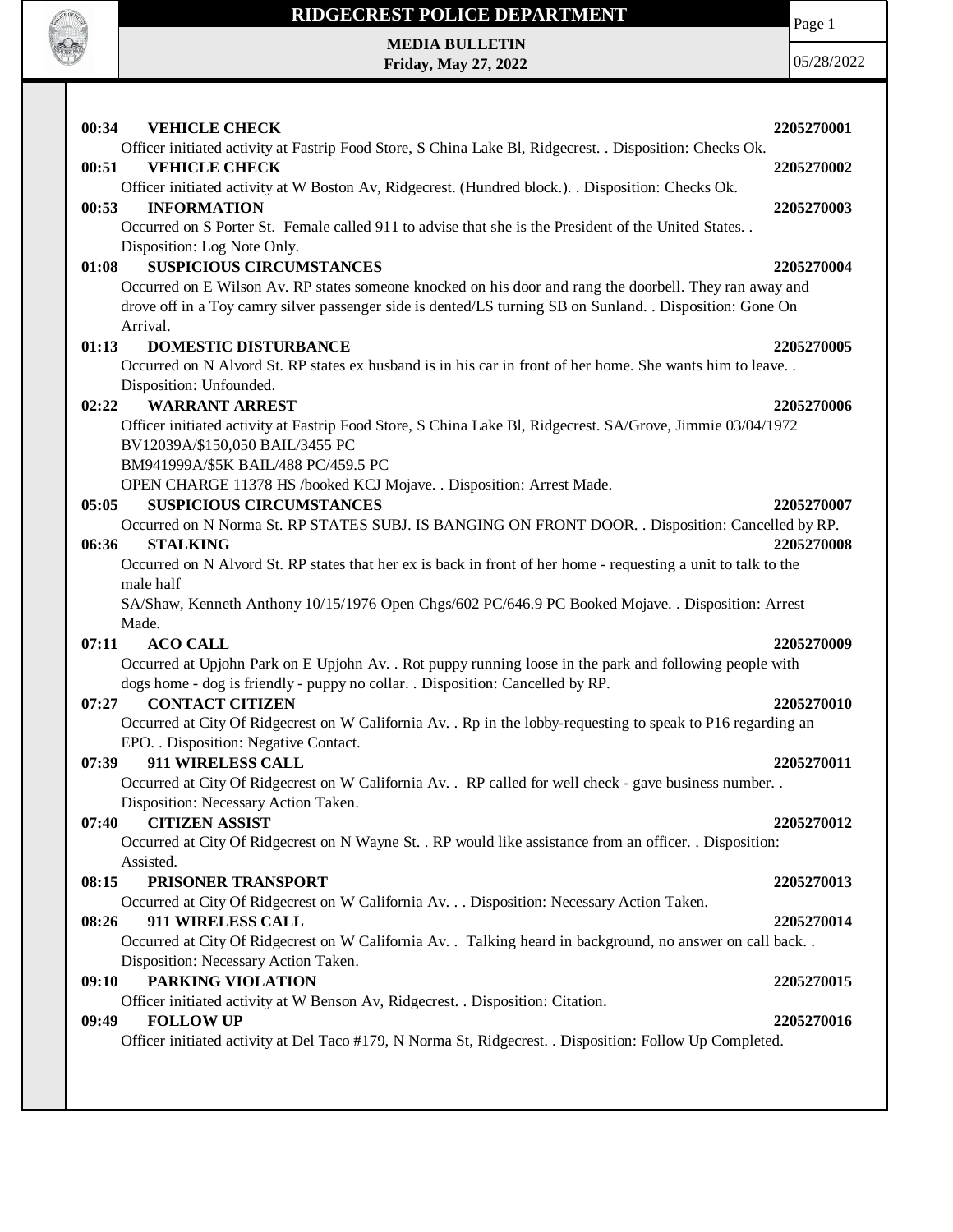

**Friday, May 27, 2022**

Page 2

| 10:21<br>PROPERTY DAMAGE ONLY TC                                                                                                | 2205270017 |
|---------------------------------------------------------------------------------------------------------------------------------|------------|
| Occurred at S China Lake Bl/E Ridgecrest Bl. Rp in the lobby-would like to file a TC report that occurred                       |            |
| yesterday. . Disposition: Information Received.                                                                                 |            |
| <b>VANDALISM REPORT</b><br>10:23                                                                                                | 2205270018 |
| Occurred on N Gold Canyon Dr. Rp would like an officer to respond to the address regarding vandalism                            |            |
| occuring to multiple apartments in the area. . Disposition: Information Received.                                               |            |
| 10:40<br><b>THEFT</b>                                                                                                           | 2205270019 |
| Occurred on W Robertson Av. Rp is unable to locate his wallet would like to report it stolen. . Disposition:                    |            |
| Information Provided.                                                                                                           |            |
| <b>CONTACT CITIZEN</b><br>10:50                                                                                                 | 2205270020 |
| Occurred at City Of Ridgecrest on W California Av. . Rp would like to speak with D1/ follow up on case.                         |            |
| Contact via 21. . Disposition: Information Received.                                                                            |            |
| 911 WIRELESS CALL<br>10:57                                                                                                      | 2205270021 |
| Occurred at City Of Ridgecrest on W California Av. . Driving sounds heard in background, no answeron call                       |            |
| back. . Disposition: Necessary Action Taken.                                                                                    |            |
| <b>TRAFFIC STOP</b><br>11:15                                                                                                    | 2205270022 |
| Officer initiated activity at E Upjohn Av, Ridgecrest. . Disposition: Warning (Cite/Verbal).                                    |            |
| PROPERTY DAMAGE ONLY TC<br>12:07                                                                                                | 2205270023 |
| Occurred at N American St/E Ridgecrest Bl. SEMI VS SUV. BLOCKING TRAFFIC. GLASS IN THE ROAD                                     |            |
| Disposition: Report Taken.                                                                                                      |            |
| <b>CODE VIOLATION</b><br>12:12                                                                                                  | 2205270024 |
| Officer initiated activity at Howard's Mini Mart, W Upjohn Av, Ridgecrest. . Disposition: Necessary Action                      |            |
| Taken.                                                                                                                          |            |
| 12:15<br><b>CONTACT CITIZEN</b>                                                                                                 | 2205270025 |
| Occurred at City Of Ridgecrest on W California Av. . RP WOULD LIKE TO SPEAK WITH AN OFFICER IN                                  |            |
| REGARDS TO MISSING PAIN MEDS. CONTACT VIA 21. . Disposition: Negative Contact.                                                  |            |
| <b>SMOKE SIGHTED</b><br>12:18                                                                                                   | 2205270026 |
| Occurred at Blue Star Massage on N China Lake Bl. . Smoke was coming out of an electric meter. . Disposition:                   |            |
| Referred To Other Agency.                                                                                                       |            |
| PROPERTY DAMAGE ONLY TC<br>12:27                                                                                                | 2205270027 |
| Occurred at Star Nails on N China Lake Bl. . RP was rear ended and pulled into Star Nails. . Disposition: Report                |            |
| Taken.                                                                                                                          |            |
| <b>CONTACT CITIZEN</b><br>12:43                                                                                                 | 2205270028 |
| Occurred on S Thomas St. RP WOULD LIKE AN OFFICER TO CONTACT VIA 21. . Disposition: Information                                 |            |
| Provided.                                                                                                                       |            |
| <b>AREA CHECK</b><br>13:27                                                                                                      | 2205270029 |
| Occurred on E Ridgecrest Bl. EAST OF DRIVE WAY ENTRANCE BY DOLLAR TREE. UHAUL HIGH                                              |            |
| CENTERED PULLING A TRAILER. RP SAW AS THEY WERE GOING TO A CALL. . Disposition: Checks Ok.                                      |            |
| 13:49<br><b>CODE VIOLATION</b>                                                                                                  | 2205270030 |
| Officer initiated activity at W Upjohn Av, Ridgecrest. . Disposition: Report Taken.                                             |            |
| <b>MEDICAL AID</b><br>14:06                                                                                                     | 2205270031 |
| Occurred on S Farragut St. Ambulance request. . Disposition: Referred To Other Agency.                                          |            |
| <b>DOMESTIC DISTURBANCE</b><br>14:08                                                                                            |            |
| Occurred on W Benson Av. RP is requesting a 21 with dispo                                                                       | 2205270032 |
|                                                                                                                                 |            |
| DVIR/Woolard, Lisa and Gaceta, Bryant/married/cohab/no kids in common/arguing over family issues<br>14:08<br><b>INFORMATION</b> | 2205270033 |
| Occurred at City Of Ridgecrest on W California Av. . RP requesting basic info on probation and parole -                         |            |
| advised to not call 911 for general questions. . Disposition: Information Received.                                             |            |
|                                                                                                                                 |            |
|                                                                                                                                 |            |
|                                                                                                                                 |            |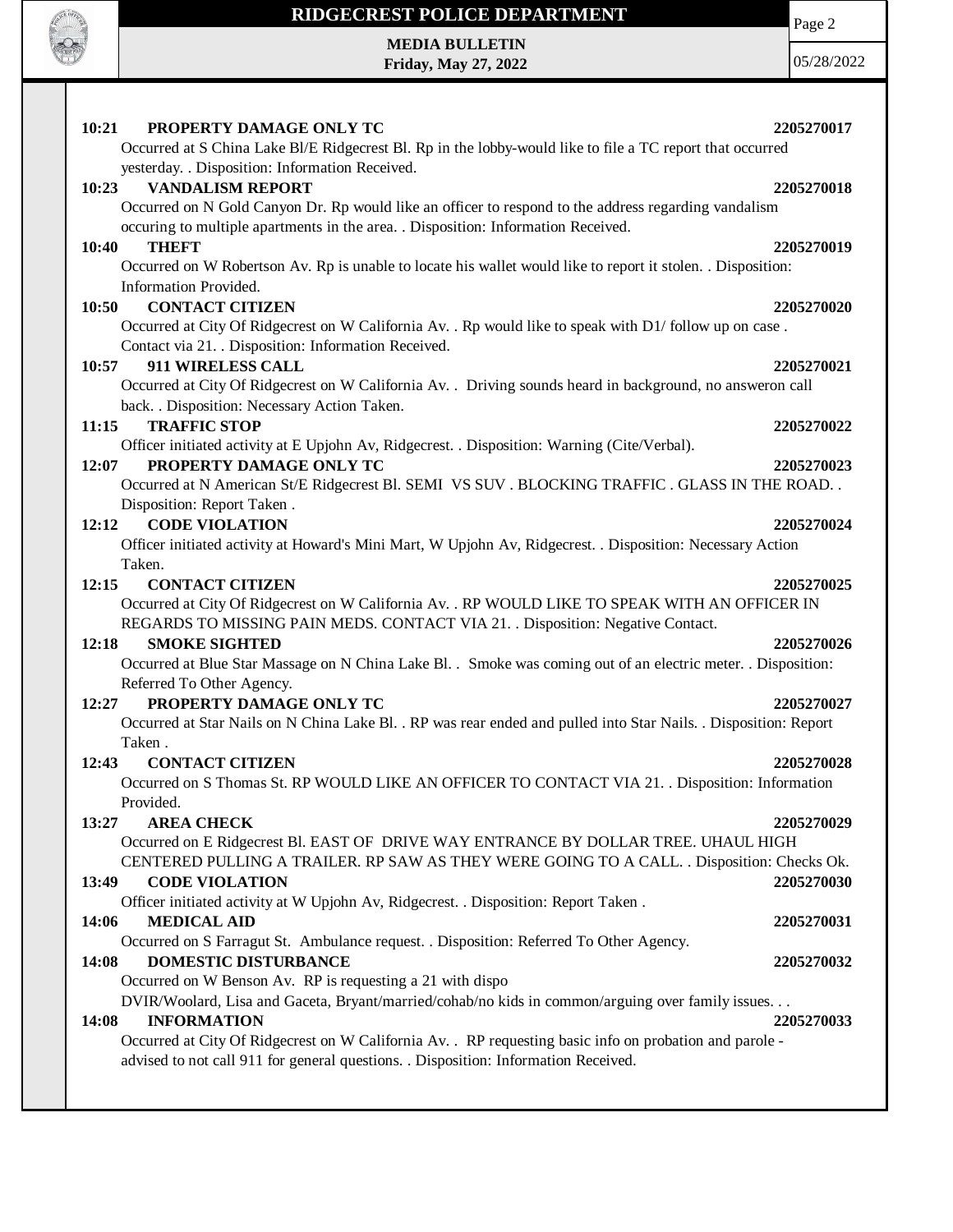

**Friday, May 27, 2022**

Page 3

| 14:46<br><b>WELFARE CHECK</b>                                                                                       | 2205270034 |
|---------------------------------------------------------------------------------------------------------------------|------------|
| Occurred at City Of Ridgecrest on W California Av. . RP STATES THERE WAS A KID IN A RED GEO                         |            |
| HONKING A HORN AND THE ADULT CAME UP LIKE THEY WERE SLEEPING. . Disposition: Checks Ok.                             |            |
| <b>CONTACT CITIZEN</b><br>14:51                                                                                     | 2205270035 |
| Occurred at City Of Ridgecrest on W California Av. . Rp in the lobby-would like to talk to an officer regarding a   |            |
| fire at one of her porperties back in december. . Disposition: Information Provided.                                |            |
| <b>FOUND PROPERTY</b><br>14:59                                                                                      | 2205270036 |
| Occurred at E Ridgecrest Bl/S China Lake Bl. PHONE FOUND IN THE INTERSECTION. . Disposition: Report                 |            |
| Taken.                                                                                                              |            |
| 15:01<br><b>VEHICLE RELEASE</b>                                                                                     | 2205270037 |
| Occurred at City Of Ridgecrest on W California Av. . IN LOBBY WOULD LIKE TO GET VEHICLE FROM                        |            |
| IMPOUND 22-1685. . Disposition: Necessary Action Taken.                                                             |            |
| <b>THEFT</b><br>15:01                                                                                               | 2205270038 |
| Occurred at Larkspur Apartments on S Downs St. . CALL RPS DAUGHTER //rp states that she had medication              |            |
| stolen from her place while she was living in RC last week. . Disposition: Report Taken.                            |            |
| <b>ACO CALL</b><br>15:14                                                                                            | 2205270039 |
| Officer initiated activity at S Sierra View St, Ridgecrest. Well check on dog. . Disposition: Animal Control        |            |
| Handled.                                                                                                            |            |
| <b>DOMESTIC DISTURBANCE</b><br>15:18                                                                                | 2205270040 |
| Occurred at Mesquite High School on W Drummond Av. . Silver car with woman in passenger side and door               |            |
| came open like the woman was trying to get out - small silver suv with a tire on the back - female has blonde       |            |
| hair/male is bald last seen WB on Drummond. . Disposition: Unable To Locate.                                        |            |
| <b>HARASSMENT</b><br>15:19                                                                                          | 2205270041 |
| Occurred at City Of Ridgecrest on W California Av. . RP IN LOBBY WOULD LIKE TO FILE A REPORT. .                     |            |
| Disposition: Information Received.                                                                                  |            |
|                                                                                                                     |            |
| <b>ACO CALL</b><br>15:32                                                                                            | 2205270042 |
| Officer initiated activity at W Paseo Airosa Av, Ridgecrest. Barking Dog. . Disposition: Animal Control             |            |
| Handled.                                                                                                            |            |
| <b>ACO CALL</b><br>15:49                                                                                            | 2205270043 |
| Officer initiated activity at W Oregon Av, Ridgecrest. . Disposition: Animal Control Handled.                       |            |
| <b>SPOUSAL ABUSE</b><br>15:56                                                                                       | 2205270044 |
| Occurred on W Benson Av. Family is currently physical in the background                                             |            |
| SA/Gaceta, Bryant Joseph 07/10/1972 Open Chg/273.5 PC /booked CRF. . Disposition: Arrest Made.                      |            |
| 16:07<br><b>DETAIL</b>                                                                                              | 2205270045 |
| Occurred at Burroughs High School on E French Av. . Graduation. . Disposition: Log Note Only.                       |            |
| 16:08<br><b>ACO CALL</b>                                                                                            | 2205270046 |
| Officer initiated activity at W Haloid Av, Ridgecrest. Dog feces outside. . Disposition: Animal Control Handled.    |            |
| 16:20<br><b>ACO CALL</b>                                                                                            | 2205270047 |
| Officer initiated activity at N Cisco St, Ridgecrest. Follow up. . Disposition: Animal Control Handled.             |            |
| <b>INFORMATION RECEIVED</b><br>16:29                                                                                | 2205270048 |
| Occurred on S Porter St. Misc info. . Disposition: Log Note Only.                                                   |            |
| <b>CONTACT CITIZEN</b><br>16:30                                                                                     | 2205270049 |
| Occurred at City Of Ridgecrest on W California Av. . CALL RP//would like to talk to an officer about issues he      |            |
| is having in his life. . Disposition: Information Provided.                                                         |            |
| <b>CONTACT CITIZEN</b><br>16:53                                                                                     | 2205270050 |
| Occurred at City Of Ridgecrest on W California Av. . Rp in lobby would like to speak with an officer. .             |            |
| Disposition: Information Received.                                                                                  |            |
| <b>INFORMATION RECEIVED</b><br>17:02<br>Occurred on S Porter St. Logging call. . Disposition: Information Received. | 2205270051 |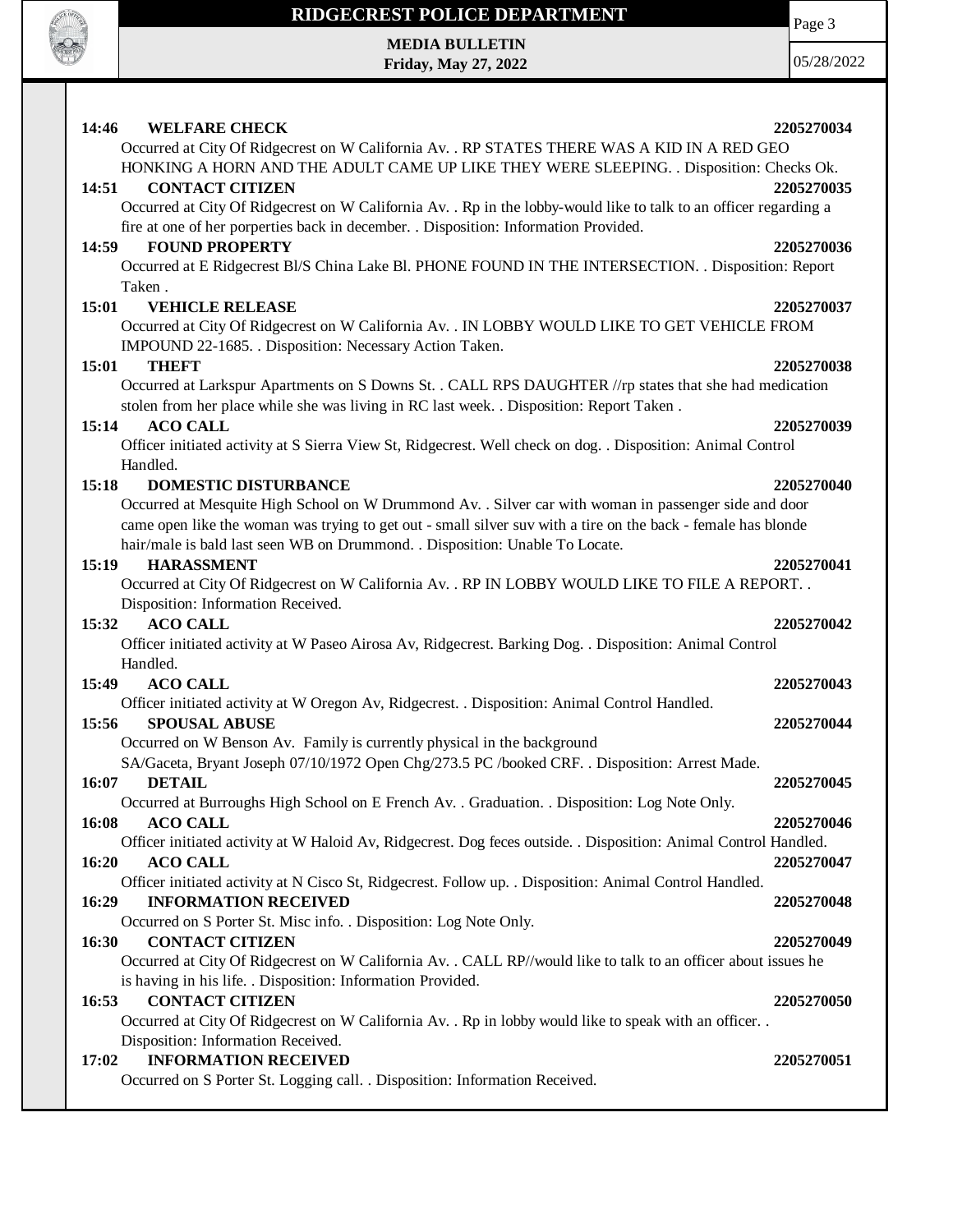

**Friday, May 27, 2022**

Page 4

| 17:26<br><b>ABANDONED VEHICLE</b>                                                                                    | 2205270052 |
|----------------------------------------------------------------------------------------------------------------------|------------|
| Occurred on W Perdew Av. Has been parked in the same location since probably January. . Disposition:                 |            |
| Necessary Action Taken.                                                                                              |            |
| <b>CONTACT CITIZEN</b><br>17:32                                                                                      | 2205270053 |
| Occurred on N Mari Ct. RP states that her boyfriend has a daughter who is refusing to come home with the RP          |            |
| - the daughter is at the friend's house. . Disposition: Information Provided.                                        |            |
| <b>INFORMATION</b><br>17:41                                                                                          | 2205270054 |
| Occurred on S Porter St. . Disposition: Log Note Only.                                                               |            |
| 18:02<br><b>CONTACT CITIZEN</b>                                                                                      | 2205270055 |
| Occurred at City Of Ridgecrest on W California Av. . RP in lobby to speak to officer about domestic violence. .      |            |
| Disposition: Negative Contact.                                                                                       |            |
| <b>EXTRA PATROL</b><br>18:05                                                                                         | 2205270056 |
| Occurred on W Reeves Av. 2205240027. . Disposition: Information Received.                                            |            |
| <b>EXTRA PATROL</b><br>18:10                                                                                         | 2205270057 |
| Occurred on W Reeves Av. 2205240027. . Disposition: Information Received.                                            |            |
| STOLEN VEHICLE IN PROGRESS/JUST OCC<br>18:10                                                                         | 2205270058 |
| Occurred at Walmart Supercenter on E Bowman Rd. . RP reports 2008 Blue Ford Focus was just stolen out of             |            |
| parking lot by pickup area towards the side. . Disposition: Negative Contact.                                        |            |
| 18:16<br><b>BATTERY REPORT</b>                                                                                       | 2205270059 |
| Occurred at City Of Ridgecrest on W California Av. . RP in lobby. . Disposition: Report Taken.<br><b>INFORMATION</b> |            |
| 18:34                                                                                                                | 2205270060 |
| Occurred on N Norma St. . Disposition: Log Note Only.<br><b>SUSPICIOUS CIRCUMSTANCES</b><br>18:58                    | 2205270061 |
| Occurred on S Downs St. RP stating hiss children were in an alteration with UNK subs. . Disposition:                 |            |
| Necessary Action Taken.                                                                                              |            |
| <b>SUSPICIOUS PERSON</b><br>19:26                                                                                    | 2205270062 |
| Occurred on E Bowman Rd. RP states two adult males wearing blk tank top and other with blk shirt/backpack            |            |
| are rummaging through her neighbor's yard (on the east) /LS EB. . Disposition: Unable To Locate.                     |            |
| <b>INFORMATION RECEIVED</b><br>19:33                                                                                 | 2205270063 |
| Occurred on S Porter St. . Disposition: Log Note Only.                                                               |            |
|                                                                                                                      |            |
|                                                                                                                      |            |
| 19:33<br><b>INFORMATION RECEIVED</b>                                                                                 | 2205270064 |
| Occurred on S Porter St. . Disposition: Log Note Only.<br>19:34<br><b>INFORMATION RECEIVED</b>                       | 2205270065 |
|                                                                                                                      |            |
| Occurred on S Porter St. . Disposition: Log Note Only.<br>19:39<br><b>CIVIL PROBLEM</b>                              | 2205270066 |
| Occurred on W Perdew Av. RP States he loaned his niece his car last night and he believes her husband stole          |            |
| the veh after an argument. . Disposition: Information Provided.                                                      |            |
| <b>INFORMATION RECEIVED</b><br>19:53                                                                                 | 2205270067 |
| Occurred on S Porter St. . Disposition: Log Note Only.                                                               |            |
| <b>INFORMATION RECEIVED</b><br>19:55                                                                                 | 2205270068 |
| Occurred on S Porter St. . Disposition: Log Note Only.                                                               |            |
| 19:56<br><b>FOLLOW UP</b>                                                                                            | 2205270069 |
| Officer initiated activity at S Forest Knoll St, Ridgecrest. . Disposition: Negative Contact.                        |            |
| 20:08<br><b>INFORMATION RECEIVED</b>                                                                                 | 2205270070 |
| Occurred on S Porter St. . Disposition: Log Note Only.                                                               |            |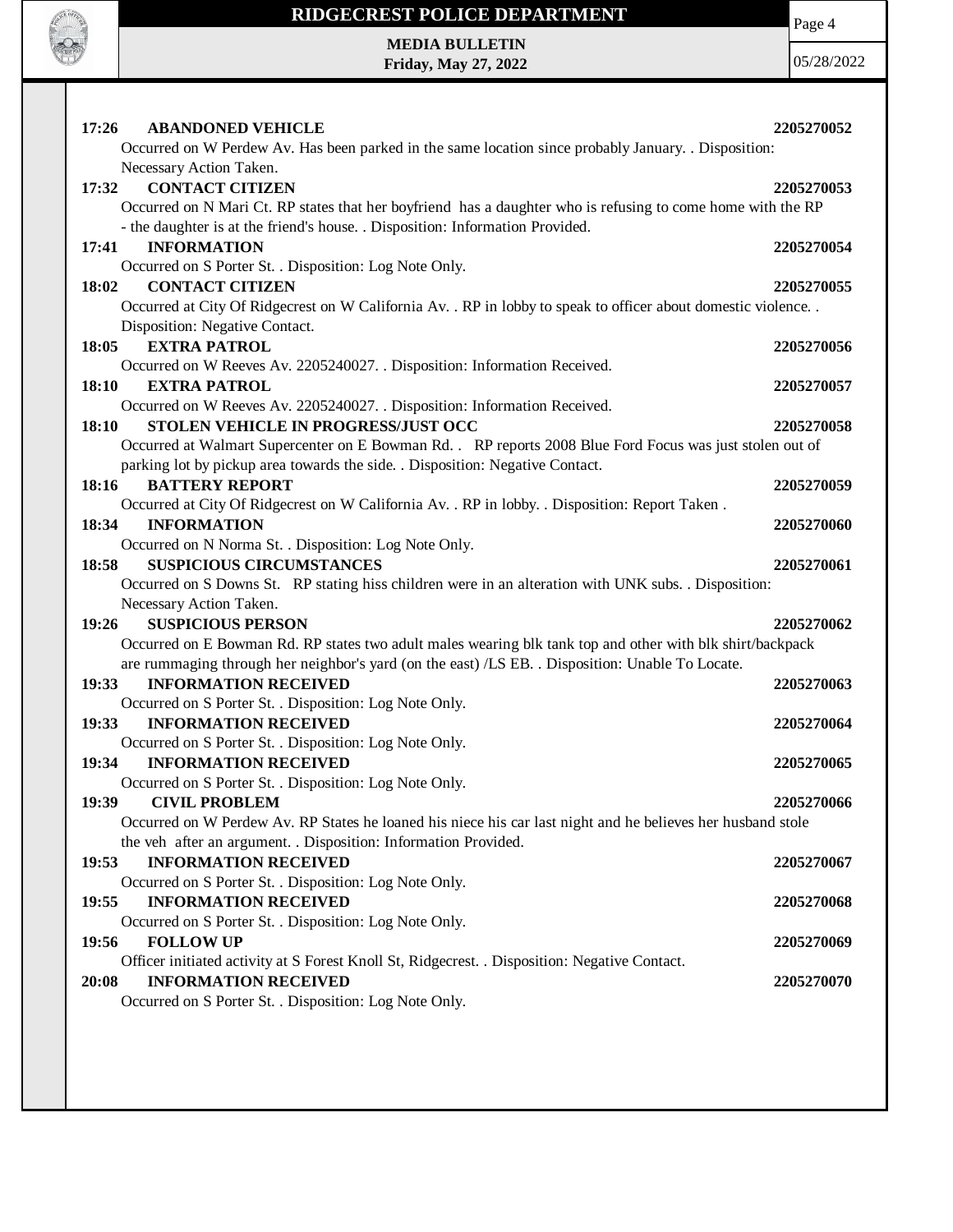

**Friday, May 27, 2022**

Page 5

| 20:14<br><b>HIT AND RUN - NON INJURY</b>                                                                          | 2205270071 |
|-------------------------------------------------------------------------------------------------------------------|------------|
| Occurred at Inyo County Towing on W Inyokern Rd. . RP says she came upon a single car TC. The female              |            |
| w/blonde hair w/glasses/wearing wht jacket w/black purse/fled from the Veh and was last seen going EB on          |            |
| Inyo/white toy rav 4. . Disposition: Referred To Other Agency.                                                    |            |
| <b>KEEP THE PEACE</b><br>20:24                                                                                    | 2205270072 |
| Occurred on W Atkins Av. RP States she's having issues with her neighbor/wants to know if her surveillance        |            |
| cameras are violating anyone's rights/10-21. . Disposition: Peace Kept.                                           |            |
| <b>CONTACT CITIZEN</b><br>20:29                                                                                   | 2205270073 |
| Occurred on W Las Flores Av. Cellular E911 Call: JUV from prior call on 9-1-1 crying because step mom took        |            |
| her phone. . Disposition: Referred To Other Agency.                                                               |            |
| PRISONER TRANSPORT<br>20:30                                                                                       | 2205270074 |
| Occurred at City Of Ridgecrest on W California Av. Disposition: Necessary Action Taken.                           |            |
| <b>MEDICAL AID</b><br>20:35                                                                                       | 2205270075 |
| Occurred at City Of Ridgecrest on W California Av. . MED AID. . Disposition: Referred To Other Agency.            |            |
| 20:40<br><b>INFORMATION</b>                                                                                       | 2205270076 |
| Occurred on S Porter St. . Disposition: Log Note Only.                                                            |            |
| 21:15<br><b>INFORMATION</b>                                                                                       | 2205270077 |
| Occurred on S Porter St. . Disposition: Information Received.                                                     |            |
| <b>INFORMATION</b><br>21:16                                                                                       | 2205270078 |
| Occurred on S Porter St. . Disposition: Log Note Only.                                                            |            |
| <b>TRAFFIC STOP</b><br>21:17                                                                                      | 2205270079 |
| Officer initiated activity at W Ridgecrest Bl, Ridgecrest. . Disposition: Warning (Cite/Verbal).                  |            |
| DOMESTIC DISTURBANCE<br>21:20                                                                                     | 2205270080 |
| Occurred on S Lilac St. RP stating ex gf is harassing him/parties separated. . Disposition: Unfounded.            |            |
| 21:22<br><b>INFORMATION</b>                                                                                       | 2205270081 |
| Occurred on S Porter St. . Disposition: Log Note Only.                                                            |            |
| DRIVING UNDER THE INFLUENCE<br>21:33                                                                              | 2205270082 |
| Occurred at S China Lake Bl/W California Av. RP of ford truck/sil turned EB on E cal/possible DUI. .              |            |
| Disposition: Unable To Locate.                                                                                    |            |
| <b>DOMESTIC DISTURBANCE</b><br>21:50                                                                              | 2205270083 |
| Occurred on S Silver Ridge St. Cellular E911 Call: Anon RP calling from N side of town reports hearing male       |            |
| and female arguing at address                                                                                     |            |
| DVIR Sarra Gerard/Joshua Johns. . Disposition: Domestic Violence Documentation.                                   |            |
| 21:54<br><b>INFORMATION</b>                                                                                       | 2205270084 |
| Occurred on N Sierra View St. . Disposition: Log Note Only.                                                       |            |
|                                                                                                                   |            |
| 22:06<br><b>BURGLARY ALARM</b>                                                                                    | 2205270085 |
| Occurred on N China Lake Bl. A/A inside front entry/rear exit entry/kids inside with flashlights/. . Disposition: |            |
| False Alarm.                                                                                                      |            |
| <b>INFORMATION</b><br>22:14                                                                                       | 2205270086 |
| Occurred on S Porter St. . Disposition: Log Note Only.                                                            |            |
| 22:15<br><b>INFORMATION</b>                                                                                       | 2205270087 |
| Occurred on S Porter St. . Disposition: Log Note Only.                                                            |            |
| <b>INFORMATION</b><br>22:19                                                                                       | 2205270088 |
| Occurred on S Porter St. . Disposition: Log Note Only.                                                            |            |
| 22:20<br><b>INFORMATION</b>                                                                                       | 2205270089 |
| Occurred on S Porter St. . Disposition: Log Note Only.                                                            |            |
| <b>EXTRA PATROL</b><br>22:30                                                                                      | 2205270090 |
| Occurred on S Silver Ridge St. . Disposition: Information Received.                                               |            |
|                                                                                                                   |            |